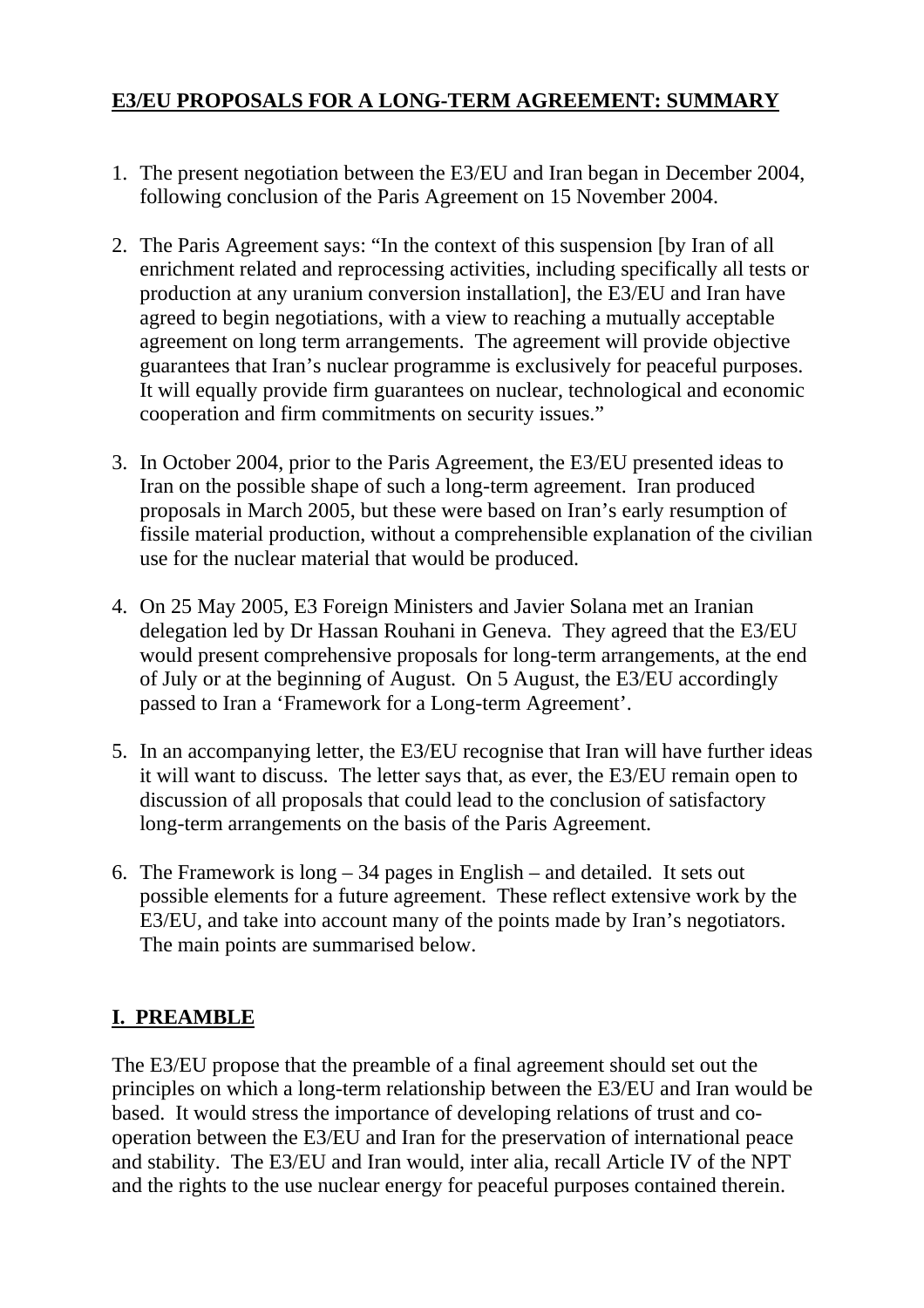They would affirm that a final agreement on long-term arrangements providing objective guarantees that Iran's nuclear programme is exclusively for peaceful purposes would lead immediately to a higher state of relations based on a process of collaboration in different areas.

## **II. POLITICAL & SECURITY CO-OPERATION**

**General principles**. The E3/EU propose that in any final agreement the E3/EU and Iran would make mutual commitments in conformity with the Charter of the United Nations, including to the principle of the resolution of disputes by peaceful means and in conformity with the principles of justice and international law; to refrain in their international relations from the threat or use of force against the territorial integrity or political independence of any state or in any other manner inconsistent with the Purposes of the United Nations; and to promote respect for and observance and protection of human rights and fundamental freedoms for all without distinction of any kind.

Security Assurances. Within the context of an overall agreement and Iran's fulfilment of its obligations under the NPT, the UK and France would be prepared to reaffirm to Iran the unilateral security assurances given on 6 April 1995 and referred to in UN Security Council Resolution 984 (1995).

**Areas of special interest**. As part of an overall agreement, the E3/EU propose that both parties should make commitments in the following areas:

- Non-proliferation. The E3/EU and Iran would inter alia reaffirm their commitment to abide by security and non-proliferation treaties to which they are party, and the need to strengthen compliance mechanisms; stress the importance of universal adherence to disarmament and non-proliferation treaties and of the full implementation of the IAEA safeguards agreements and additional protocols; and reaffirm their commitment to the objective of a Middle East zone free of weapons of mass destruction and their means of delivery.
- Regional security.As part of an overall agreement, the E3/EU would welcome an expanded dialogue with Iran on regional security issues. To this end, the E3/EU would, as part of an overall agreement, commit to working with Iran to encourage confidence-building measures and regional security arrangements. Such discussions would take place in close consultation with all the States of the region.
- Terrorism. The E3/EU and Iran would commit themselves to combating terrorism, preventing and suppressing the financing and preparations for terrorism.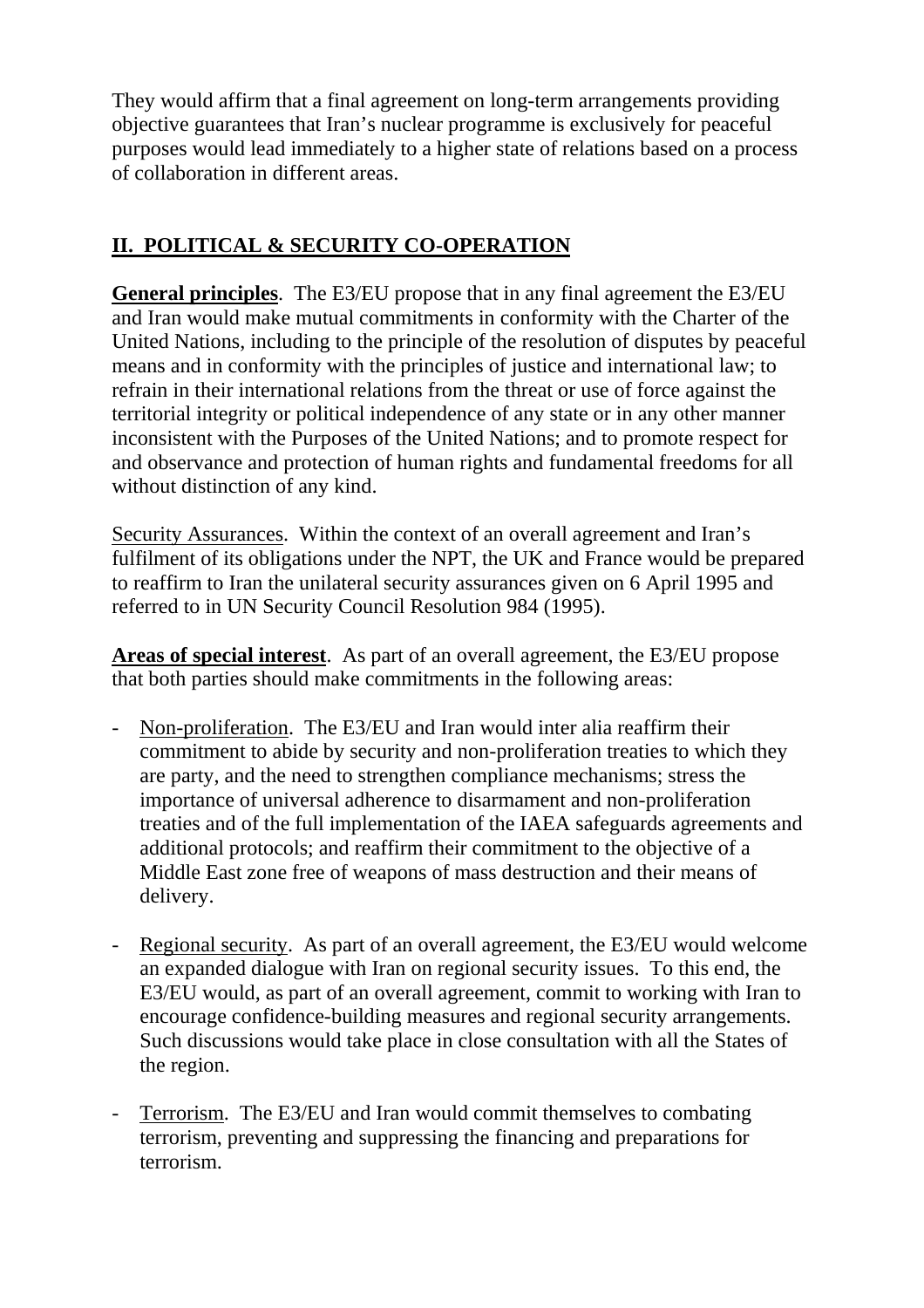- Combating drug trafficking. The E3/EU would actively support international programmes designed to tackle Iran's drug problem, including by enhancing Afghan/Iranian border police co-operation, the training of customs officers, and the development of projects on demand and harm reduction in Iran.

**Implementation mechanism**. The E3/EU propose the creation of a high-level committee on political and security issues, which would review progress on this part of the agreement and provide a forum for discussing issues of regional, international and mutual interest.

#### **III. LONG-TERM SUPPORT FOR IRAN'S CIVIL NUCLEAR PROGRAMME**

**Principles**. The E3/EU would: recognise Iran's rights under Article IV of the NPT to develop research, production and use of nuclear energy without discrimination in conformity with its obligations under the NPT, including Iran's right to develop a civil nuclear power generation programme; declare, within the context of an overall agreement, their willingness to support Iran to develop a safe, economically viable and proliferation-proof civil nuclear power generation and research programme that conforms with its energy needs; and fully support long-term cooperation in the civil nuclear field between Iran and Russia.

**Framework**. Within the context of an overall agreement, co-operation between the E3/EU and Iran in the nuclear field would be enhanced: Iran would have access to the international nuclear technologies market where contracts are awarded on the basis of open competitive tendering. Co-operation would be conditional on Iran's full implementation of its relevant international obligations and commitments, including the long-term arrangements agreed between the E3/EU and Iran, resolution by the IAEA of all questions raised under Iran's Safeguards Agreement and Additional Protocol, and continued co-operation with the IAEA. Under UNSCR 1540, and based on respective national, European and international norms, the E3/EU and Iran are obliged to implement export controls; the E3 would commit themselves to implementing these controls in a non-discriminatory way, bearing in mind the new context that would be created by the confidence building measures and commitments undertaken by Iran under an overall agreement.

**Iranian access to the international nuclear fuel market and co-operation in nuclear energy**. In line with these principles, and in the context of an overall agreement and growing mutual confidence, the E3/EU would support the development of Iran's civil nuclear programme, including by helping to identify the requirement for a further research reactor in Iran, and by cooperation in other fields of peaceful use of nuclear energy, excluding fuel-cycle related activity.

The E3/EU would also support the development of co-operation in fields such as radio-isotope production, basic research and the peaceful use of nuclear energy in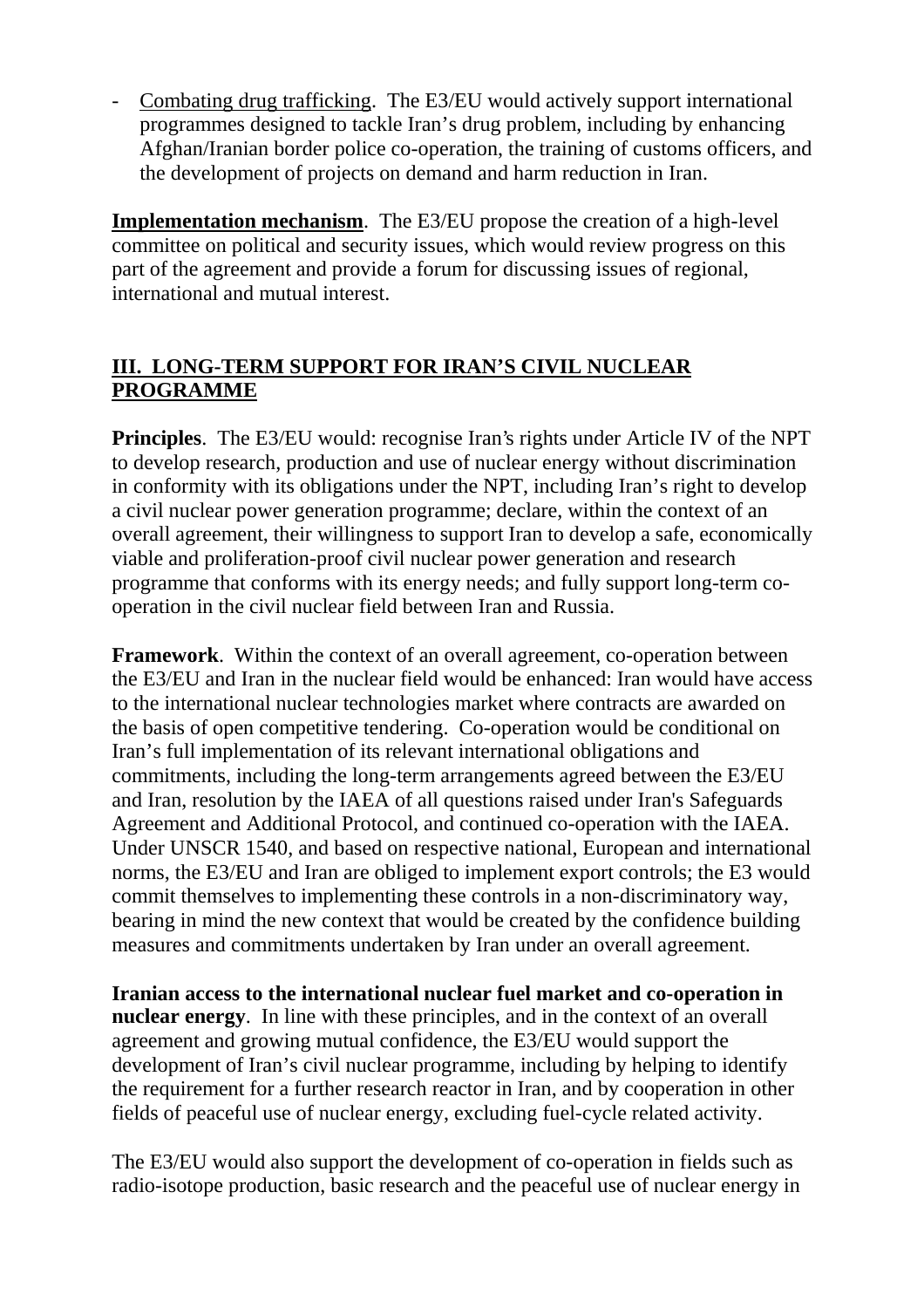the fields of medicine and agriculture, and in establishing co-operation between regulatory authorities in the E3/EU and Iran and the IAEA in order to assist with the design and implementation of international standard nuclear safety and security regimes.

The E3/EU would actively support commencement of negotiations on an agreement between EURATOM and Iran.

**Fuel assurances**. The E3/EU recognise that Iran should have sustained access to nuclear fuel for the Light Water Reactors forming Iran's civil nuclear industry. Russia has committed itself formally to supplying nuclear fuel for the life-time of Russian-built reactors in Iran. In order to provide Iran with additional assurances that external supplies of fuel could be relied upon in the long term, the E3/EU would develop with Iran a framework which would provide such assurance, without prejudicing any future multilateral arrangements developed under IAEA auspices. The E3/EU have proposed ways this might be achieved, including through the creation of an ad hoc mechanism and a buffer store of fuel.

**Confidence building**. Effective long-term co-operation between Iran and the international community in the civil nuclear field will require the continued building of confidence over a significant period. As Iran will have an assured supply of fuel over the coming years, it will be able to provide the confidence needed by making a binding commitment not to pursue fuel cycle activities other than the construction and operation of light water power and research reactors. This commitment would be reviewed jointly in line with the review mechanism envisaged for the overall agreement.

As an essential element of this mechanism for international confidence building, Iran would undertake to: make a legally binding commitment not to withdraw from the NPT and to keep all Iranian nuclear facilities under IAEA safeguards under all circumstances; ratify its Additional Protocol, in accordance with its existing commitment, by the end of 2005; in the meantime, fully implement the Additional Protocol pending its ratification and to co-operate with the IAEA to solve all outstanding issues; and agree arrangements for the supply of fresh fuel from outside Iran and commit to returning all spent fuel elements to the original supplier.

In line with IAEA Board Resolutions, the E3/EU would also expect Iran to stop construction of its Heavy Water Research Reactor at Arak, which gives rise to proliferation concerns.

The E3/EU would work with Iran to establish a group to identify alternative uses for the equipment, installations, facilities and materials which would not form part of Iran's long-term civil nuclear industry. The group could consider alternative areas of employment for the scientists, technicians and workers currently employed in these facilities.